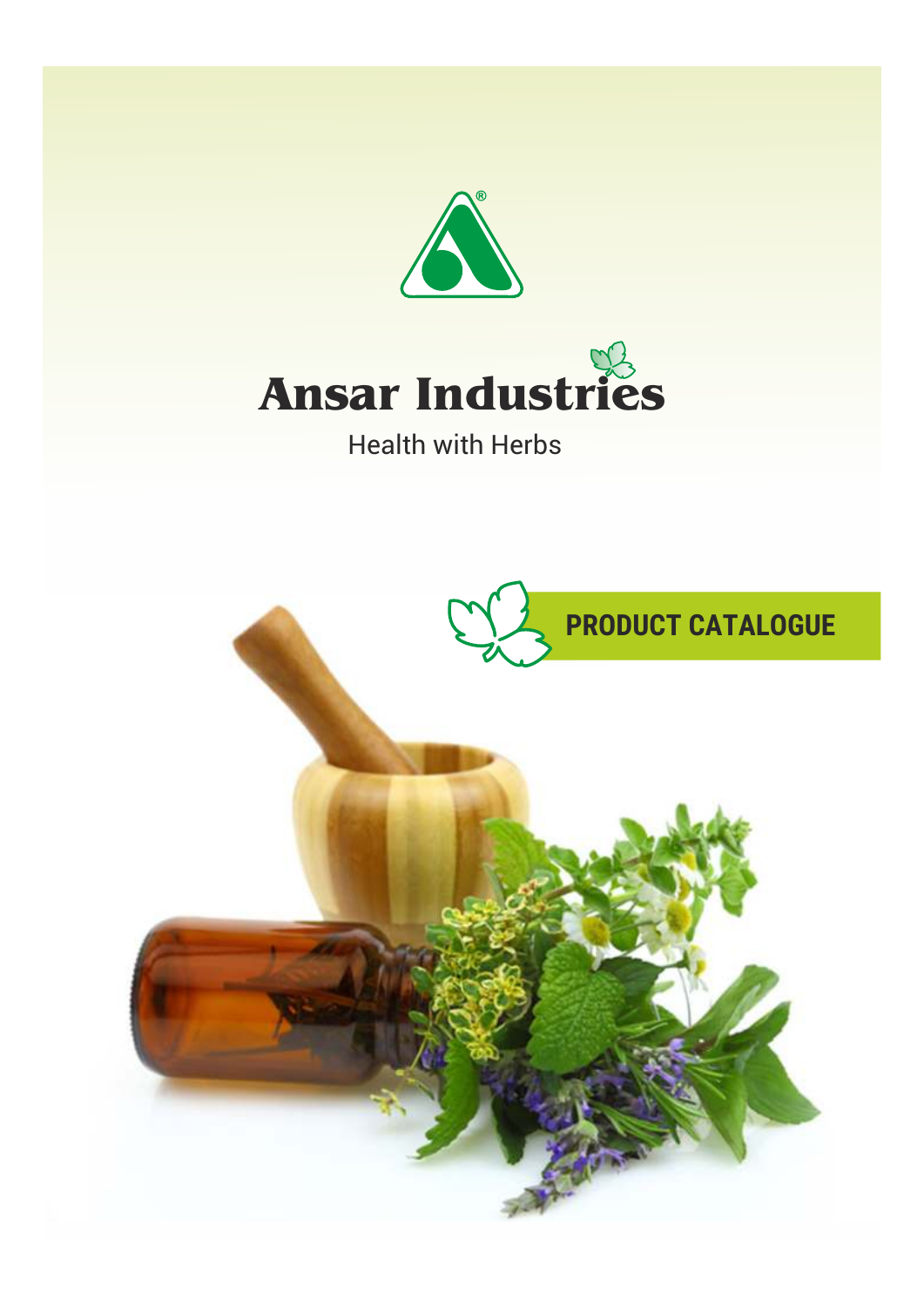

## Health with Herbs

### Herbal Extracts

"Concentrates of Natural Products"

Processed Herbs (Intermediates) for use of Manufacturers only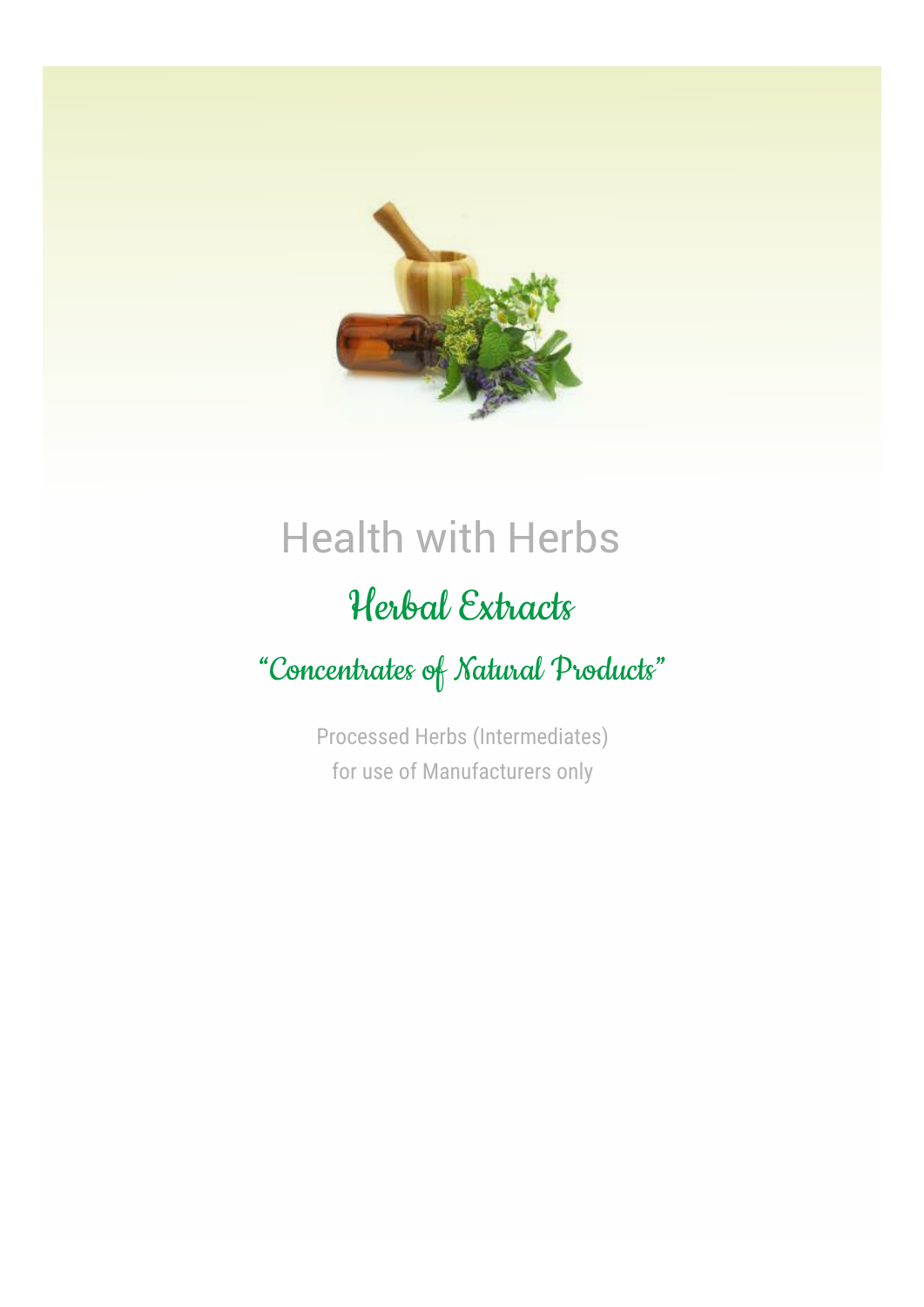

#### **COMPANY PROFILE**

Ansar Industries is one of the pioneers in the manufacture of herbal extracts in both dry extracts as well as soft extracts estabished since 1969 in India. Ansar Industries has been an instrumental in actively promoting the use of standardized herbal extracts by the pharmaceutical, dietary supplements and cosmectics industries.

Being one of the oldest and most experienced manufacturers in this trade, Ansar Industries has made a significant contribution in popularizing the benefits and use of herbal extracts on a global scale.

All this is a result of continuous research and development over the past 25 years, which has helped Ansar Industries to standardize the plant extract with respect to active ingredients and therapeutic acticity.

# **QUALITY POLICY**

The company has a well-furnished drug approved laboratory which carries out, TLC, UV, Karl Fisher and if necessary it can also perform HPLC and HPTLC tests as per client's request.

The deionised water used in production process along with other preventive measures assures the highest quality of finished products, which confirm to USP standards of microbiological parameters and heavy metal contents. The finished products are analyzed in both in house and independent laboratories.

#### **MANAGEMENT Mr. Esmail F. Zakvi**  B. Sc. (Hon) D.B.I.M. **Chief Executive Chief in charge of Purchase & Administration Mr. Hatim A. Zakvi**  M Sc.(Bio-Informatics) B.Sc (Botany) **Chief in-charge of Production and R & D. Mr. Abdulkadir E. Zakvi**  M.Sc(Bio-Informatics) B.Sc (Chemistry)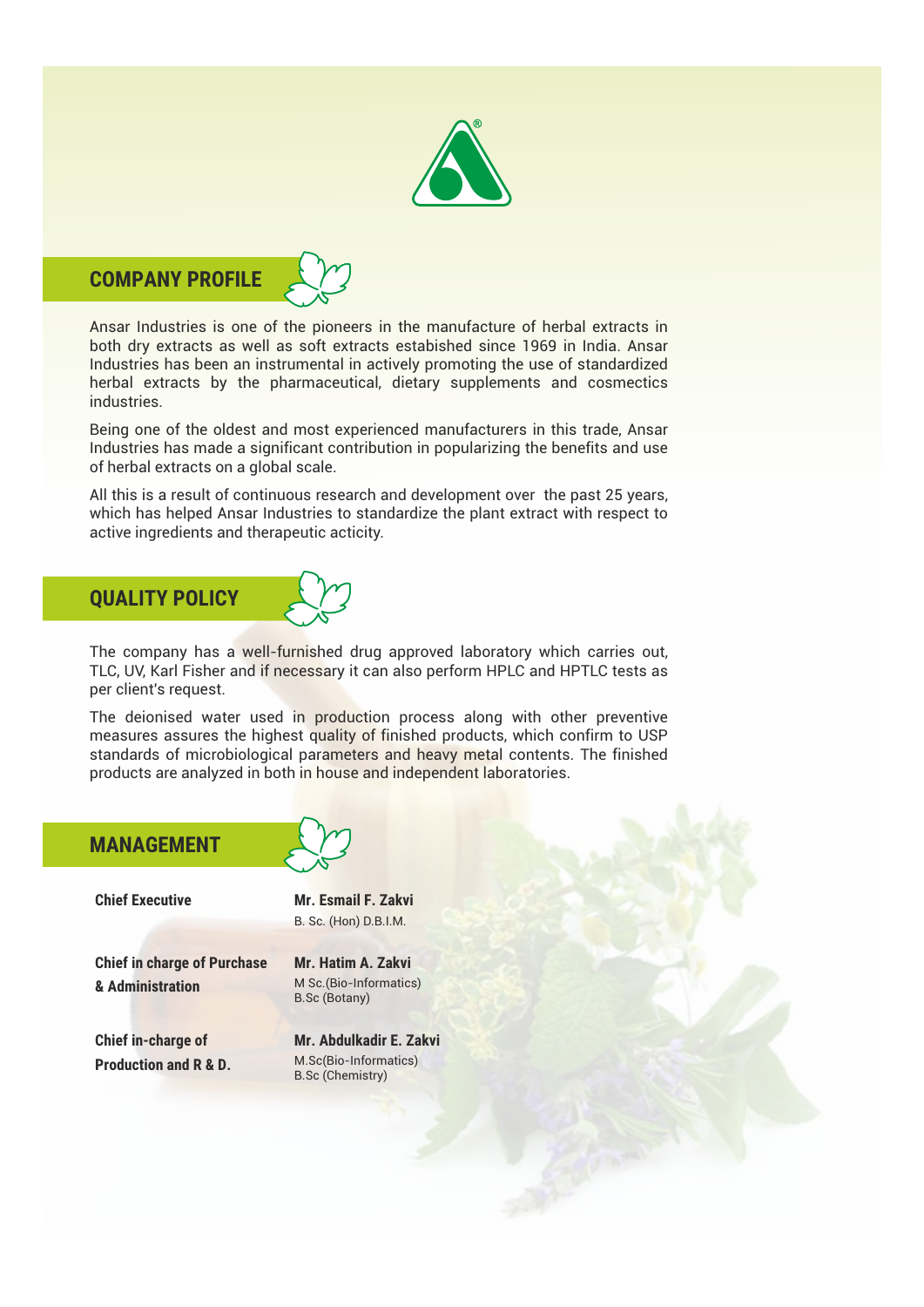

| SR.<br>NO.     | <b>EXTRACTS NAME</b>                     | <b>PLANT</b><br><b>PARTS USED</b> | <b>STRENGTH</b> | <b>MARKER COMPOUND</b>      |
|----------------|------------------------------------------|-----------------------------------|-----------------|-----------------------------|
| $\mathbf{1}$   | AGHEDO (ACHYRANTHES ASPERA)              | Plant                             | 10:1            | Saponins 2.5%               |
| $\overline{2}$ | AGNIMANTHA (PREMNA INTEGRIFOLIA)         | Root                              | 8:1             | Tannins 3%                  |
| 3              | AJWAIN (CARUM COPTICUM)                  | Seed                              | 7:1             | Valatile Oil 2%             |
| $\overline{4}$ | AJMODA (APIUM GRAVEOLENS)                | Seed                              | 10:1            | Flavones 2%                 |
| 5              | AKADO (CALOTROPIS GIGANTEA)              | Root                              | 15:1            | Alkaloids 0.5%, Bitter 3%   |
| 6              | AKALAKARA (ANACYLUS PYRETHRUM)           | Root                              | 8:1             | Alkaloids 0.5%              |
| 7              | ALOES, GHRIT KUMARI (ALOE INDICA)        | Gum                               | 3:1             | Aloin 1%, Mucilage 10%      |
| 8              | ALSI (LINUM USITATISSIMUM)               | Seed                              | 10:1            | Mulcilage 15%               |
| 9              | AAM KI GUTLI, AMGARBH (MANGIFERA INDICA) | Seed                              | 5:1             | Tannins 5%                  |
| 10             | AMARVELA (CASSYTHA FILIFORMIS)           | Stem                              | 10:1            | Alkaloids 0.1%              |
| 11             | AMBACHHAL (MANGIFERA INDICA)             | Bark                              | 10:1            | Tannins 4%                  |
| 12             | AMLA (EMBLICA OFFICINALIS)               | Fruit                             | 4:1             | Tannins 15%                 |
| 13             | AMLI (TAMARINDUS INDICUS)                | Fruit                             | 5:1             | Tartaric Acid 5%            |
| 14             | ANANT MOOL (HEMIDESMUS INDIUS)           | Root                              | 8:1             | Saponins 5%                 |
| 15             | ANTAMUL (TYLOPHORA INDICA)               | Leaf                              | 10:1            | Alkaloids 0.15% - 1.5%      |
| 16             | ARITHA (SAPINDUS TRIFOLIATUS)            | Fruit                             | 3:1             | Saponins 15%                |
| 17             | ARJUN (TERMINALIA ARJUNA)                | <b>Bark</b>                       | 10:1            | Tannins 10%                 |
| 18             | ASHOKA (SARACA INDICA)                   | <b>Bark</b>                       | 9:1             | Tannins 3%                  |
| 19             | ASHWAGANDHA (WITHANIA SOMNIFERA)         | Root                              | 10:1            | Withanaloids 0.5% - 0.6%    |
| 20             | BAWCHI (PSORALEA CORYLIFOLIA)            | Seed                              | 10:1            | Psoralens 3%                |
| 21             | BABUL CHHAL (ACACIA ARABICA)             | <b>Bark</b>                       | 12:1            | tannins 20%                 |
| 22             | BEAL (Sirphal) (AEGLE MERMELOS)          | Fruit                             | 4:1             | mucilage 10% - 15%          |
| 23             | <b>BEAL PAN (AEGLE MERMELOS)</b>         | leaf                              | 7:1             | <b>Tannins 7%</b>           |
| 24             | BAHEDA (TERMINALIA BELERICA)             | Fruit                             | 4:1             | Tannins 15%                 |
| 25             | BALA, JUNGLI-METHI (SIDA CORDIFOLIA)     | Root                              | 10:1            | Alkaloids 3% - 5%           |
| 26             | BANAFSHAH (VIOLA ODORATA)                | Leaf                              | 8:1             | Saponins 2.5%               |
| 27             | BELLADONA (ATROPA BELLADONNA)            | Root                              | 10:1            | Alkaloids 2% -              |
| 28             | BHANGRA (ECLIPTA ALBA)                   | Plant                             | 10:1            | Wadelolacton 1%, Tannins 3% |
| 29             | BHARANGI (CLERODENDRUM SERRATUM)         | Root                              | 10:1            | Saponnins 5%                |
| $30\,$         | BHILAMA (SEMECARPUS ANARCARDIUM)         | Kernel                            | 3:1             | Anarcardic Acid 0.4%        |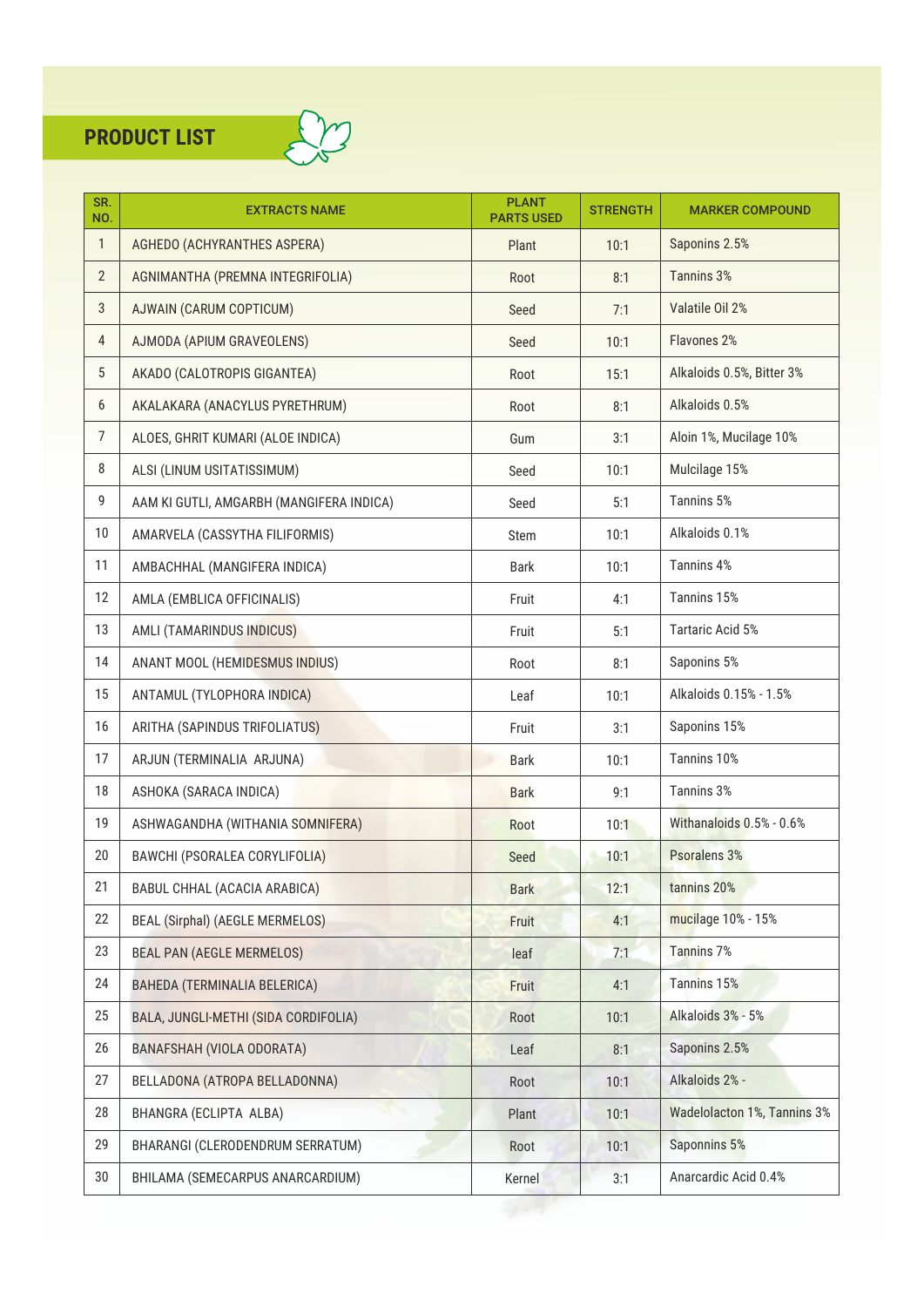

| SR.<br>NO. | <b>EXTRACTS NAME</b>                  | <b>PLANT</b><br><b>PARTS USED</b> | <b>STRENGTH</b> | <b>MARKER COMPOUND</b>        |
|------------|---------------------------------------|-----------------------------------|-----------------|-------------------------------|
| 31         | <b>BHUI AMLA (PHYLLANTHUS NIRURI)</b> | <b>Herb</b>                       | 10:1            | Anarcardic Acid 0.4%          |
| 32         | BIJASAR(PTEROCARPUS MARSAPIUM)        | <b>Bark</b>                       | 12:1            | Bitter 1.5% - 3%              |
| 33         | BRAHMI (CENTELLA ASIATICA)            | Leaf                              | 10:1            | Triterpenoids 10% - 30%       |
| 34         | CHANDAN (SANTALUM ALBUM)              | Wood                              |                 | Volatile 3% - 5%              |
| 35         | CHANOTHI (ABRUS PRECATORIUS)          | Seed                              | 10:1            | Glycosides 10%                |
| 36         | CHAVYA (Chavak) PIPER CHABA           | <b>Stem</b>                       | 10:1            | Tannins 3%                    |
| 37         | CHIRATA (SWERTIA CHIRATA)             | Herb                              | 10:1            | Bitter 1.5%                   |
| 38         | CHIRAK (PLUMBAGO ROSEA)               | Root                              | 8:1             | Alkaloids 0.08%               |
| 39         | CHOPCHINI (SMILAX CHINA)              | Root                              | 10:1            | Volatile oil 0.1% Saponins 3% |
| 40         | <b>CUCUMBER (CUCUMIS SATIVUS)</b>     | Fruit                             | 10:1            | Mucilage 10%                  |
| 41         | DADIMA (PUNICA GRANTUM)               | Rind                              | 6:1             | Tannins 10% - 40%             |
| 42         | DALACHINI (CINNAMOMUM ZEYLANICUM)     | Bark                              | 12:1            | Volatile Oil 2% Berderine 2%  |
| 43         | DARUHALDER (BERBERIS ARISTATA)        | Root                              | 10:1            | Tannins 5%                    |
| 44         | DASHMOOL (Combination)                | Root                              | 12:1            | Tannins 2%                    |
| 45         | DEVDHAR (CEDRUS DEODARA)              | Wood                              | 10:1            | Tannins 3%                    |
| 46         | DHAI PHOOL (WOODFORDIA FLORIBUNDA)    | Flower                            | 10:1            | Tannins 5%                    |
| 47         | DHAMASA (FAGONIA ARABICA)             | Herb                              | 8:1             | Saponnins 2%                  |
| 48         | DHANIA (CORIANDRUM SATIVUM)           | See                               | 8:1             | Volatile Oil 0.5%             |
| 49         | DRAKSHA (VITIS VINIFERA)              | Seed                              | 10:1            | Polyphenols 1%                |
| 50         | DUDHI (EUPHORBIA HIRTA)               | Herb                              | 8:1             | Flavones 2%                   |
| 51         | DURVA (CYNODON DACTYLON)              | Herb                              | 10:1            | <b>Tannins 3%</b>             |
| 52         | ELLAICHI (ELETTARIA CARDAMOUM)        | Seed                              | 8:1             | Volatile Oil present          |
| 53         | EPHEDRA, SOMLATA (EPHEDRA VULGARIS)   | Root                              | 10:1            | Ephedrine 2% - 5%             |
| 54         | ERANDAMOOL (RICINUS COMMUNIS)         | Root                              | 14:1            | Alkaloida 0.25%               |
| 55         | <b>GAJAR BEEJ (DAUCUS CAROTA)</b>     | Seed                              | 10:1            | Alkaloida 0.2% Flavones 3%    |
| 56         | GAMBHARI (GMELINA ARBOREA)            | Root                              | 10:1            | Alkaloids 0.1%                |
| 57         | GANDHPRASARNI (PAEDERIA FOETIDA)      | Plant                             | 10:1            | Alkaloids 0.2% - 0.5%         |
| 58         | GARMALO, AMALTAS (CASSIA FISTULA)     | Fruit                             | 5:1             | Mucilage 15%                  |
| 59         | <b>GOKHRU (TRIBULUS TERRESTRIS)</b>   | Fruit                             | 10:1            | <b>Saponins 10% 45%</b>       |
| 60         | GORAKHMUNDI(SPHAERANTHUS INDICUS)     | Herb                              | 10:1            | Alkaloida 0.3%                |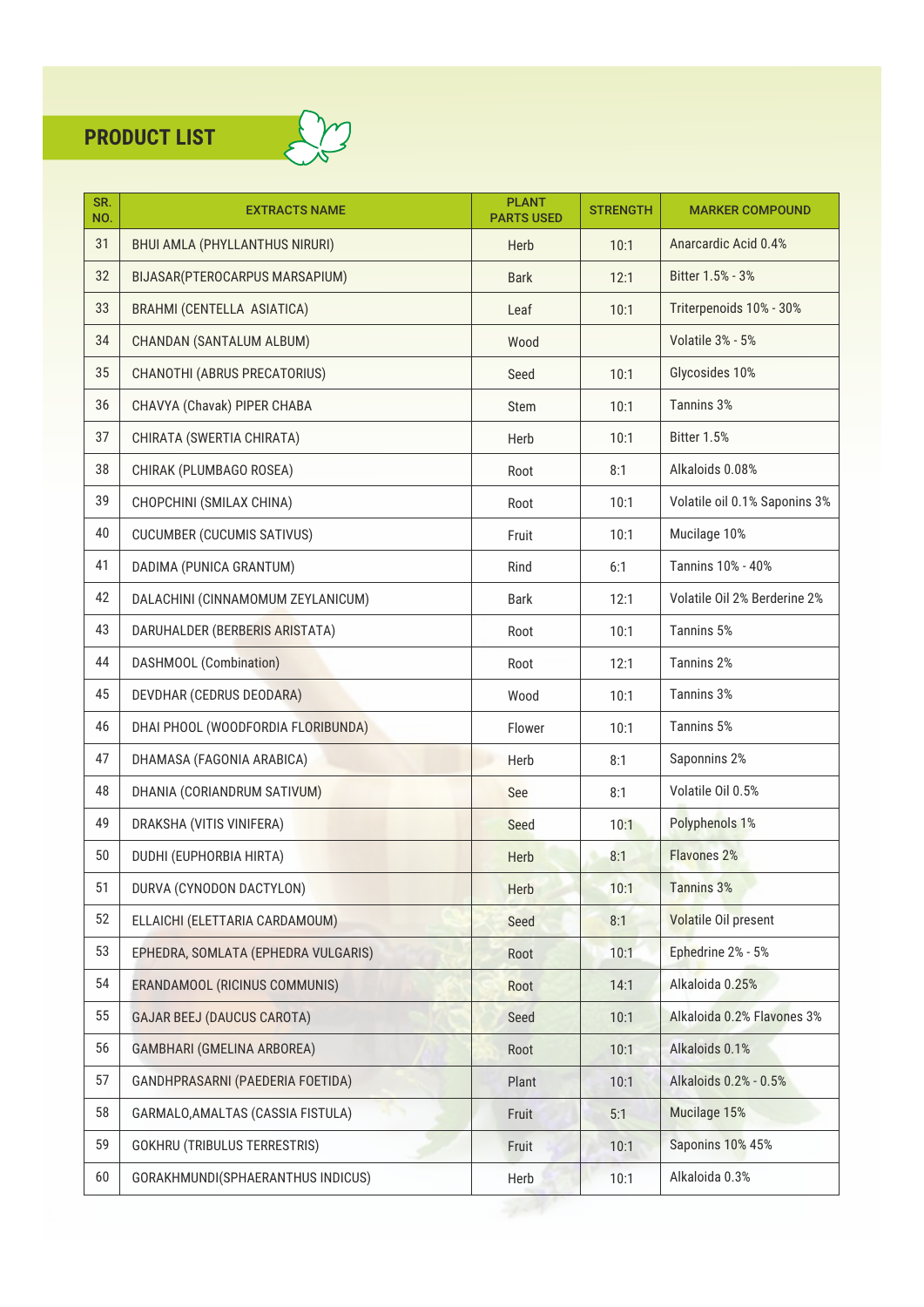

| SR.<br>NO. | <b>EXTRACTS NAME</b>                         | <b>PLANT</b><br><b>PARTS USED</b> | <b>STRENGTH</b> | <b>MARKER COMPOUND</b>               |
|------------|----------------------------------------------|-----------------------------------|-----------------|--------------------------------------|
| 61         | <b>GREEN TEA (CAMELLA SINENSIS)</b>          | Leaf                              | 10:1            | Polyphenols 20% 40%                  |
| 62         | GUDUCHI, GALO (TINOSPORA CORDIFOLIA)         | Root                              | 10:1            | Bitter 1%                            |
| 63         | GUGGAL (COMMIPHORA MUKUL)                    | Gum                               | 7:1             | Guggal sterones 2.5% (HPLC) Gravi    |
| 64         | <b>GULAB (ROSA DAMASCENA)</b>                | Petal                             | 10:1            | Malic Acid 2%                        |
| 65         | <b>GURMAR (GYMNEMA SVLVESTRE)</b>            | Leaf                              | 7:1             | Gymnemic Acid 25% -75%               |
| 66         | VILAYATI IMLI (GARCINIA CAMBOGIA)            | Fruit                             |                 | Ca Salt of HCA - 65% (Water Soluble) |
| 67         | HALDI (CUCURMA LONGA)                        | Root                              | 7:1             | Curcumin 5%                          |
| 68         | HARDE (TERMINALIA CHEBULA)                   | Fruit                             | 4:1             | Tannins 20%                          |
| 69         | HARMAL (PAGANUM HARMALA)                     | Seed                              | 4:1             | Alkaloids 0.2%                       |
| 70         | HEENA (LAWSONIA ALBA)                        | Leaf                              | 5:1             | Taninns 5%                           |
| 71         | HING (FERULA ASAFOETIDA)                     | Resin                             | 5:1             | Volatile Oil 1.5%                    |
| 72         | INDRAJAVA (KADVA) (HOARRHENA ANTIDYSENTRICA) | Seed                              | 8:1             | Alkaloids 3%                         |
| 73         | INDRAJAVA (MITHA) (WRIGHTIA TINCTORIA)       | Seed                              | 8:1             | Saponnins 2%                         |
| 74         | ISHVARI MOOL (ARISTOLOCHIA INDICA)           | Root                              | 10:1            | Alkaloids 0.1%                       |
| 75         | JAI (OAT) (AVENA SATIVA)                     | Seed                              | 12:1            |                                      |
| 76         | JAIPHAL (MYRISTICA FRAGRANS)                 | Fruit                             | 5:1             | Volatile Oil 3%                      |
| 77         | JAMBU (EUGENIA JAMBOLANA)                    | Seed                              | 10:1            | Bitter 1.5% saponnins 5%             |
| 78         | JASUD PHOOL (HIBISCUS ROSA SINENSIS)         | Flower                            | 6:1             | Flavones 6%                          |
| 79         | JATAMANSHI (NARDOSTICHYS JATAMANSI)          | Root                              | 10:1            | Volatile Oil 0.1%                    |
| 80         | JAV (HORDEUM VULGARE)                        | Seed                              | 10:1            |                                      |
| 81         | JIRA, JEERU (CUMINUM CYMINUM)                | Seed                              | 8:1             | <b>Volatile Oile Present</b>         |
| 82         | JIVANTI (LEPTADENIA RETICULATA)              | Root                              | 10:1            | Alkaloids 0.5%                       |
| 83         | JUNGLI PIYAZ (URGINEA INDICA)                | <b>Bulb</b>                       | 8:1             | Quereentin                           |
| 84         | JYOTISHMATI (CARDIOSPERMUM HALICACABUM)      | Seed                              | 8:1             | Alkaloids 0.1% Bitter 2%             |
| 85         | KABABCHINI, KANKOL (PIPER CUBEBA)            | Fruit                             | 8:1             | Pipernine 10%                        |
| 86         | KAIPHAL (MYRICA NAGI)                        | <b>Bark</b>                       | 15:1            | tannins 5% - 25%                     |
| 87         | KAKADANI (CAPPRIS SPINOSA)                   | Root                              | 20:1            | Glycosides 20%                       |
| 88         | KAKDASINGI (RHUS SUCCEDANEA)                 | Gall                              | 4:1             | Tannins 10%                          |
| 89         | KAKMACHI (MAKOI) (SOLANUM NIGRUM)            | <b>Berry</b>                      | 10:1            | Alkaloids 0.2%                       |
| 90         | KALI MUSLI (CURCULIGO ORCHIODIES)            | Root                              | 10:1            | Saponnins 20%                        |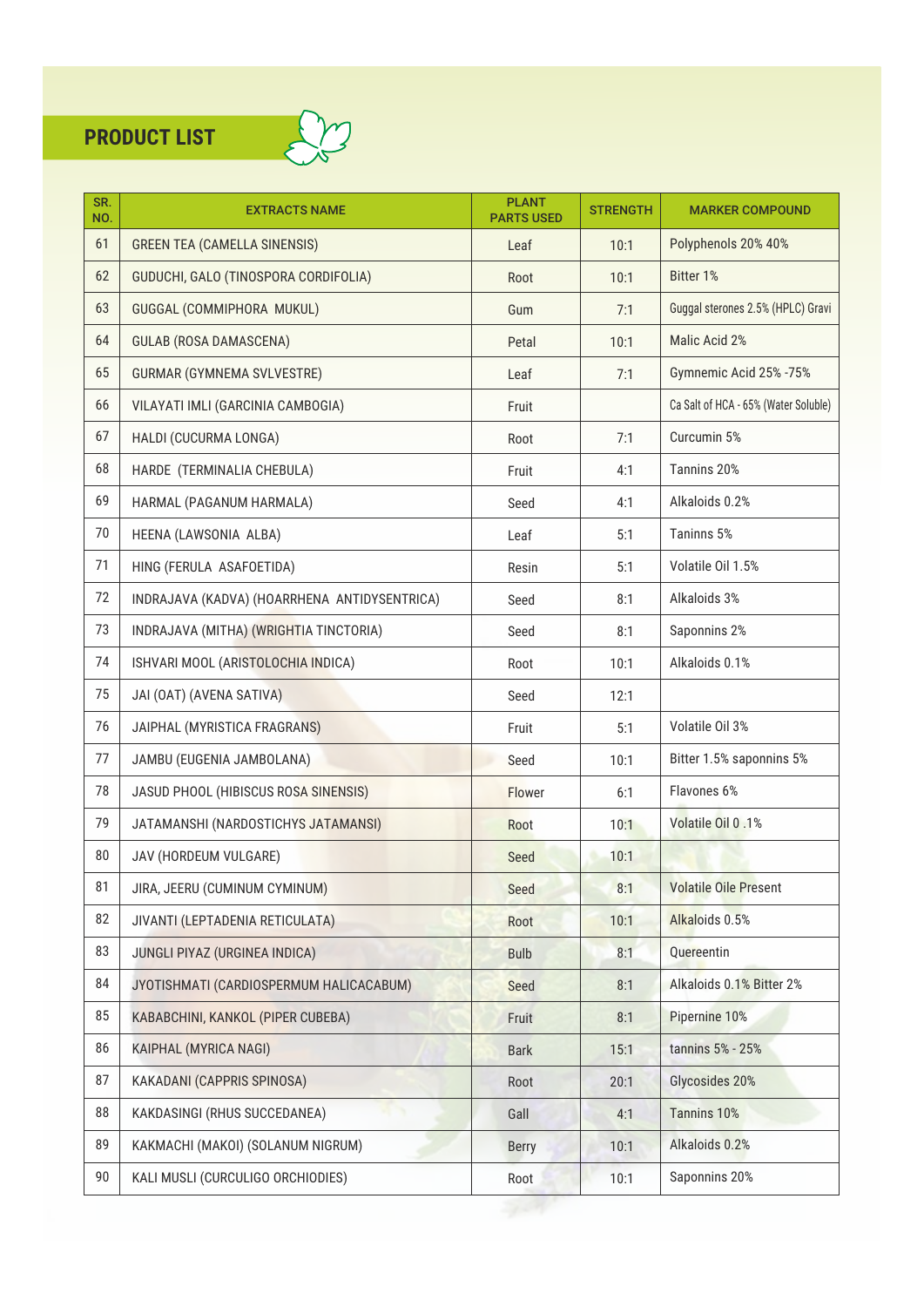

| SR.<br>NO. | <b>EXTRACTS NAME</b>                          | <b>PLANT</b><br><b>PARTS USED</b> | <b>STRENGTH</b> | <b>MARKER COMPOUND</b>       |
|------------|-----------------------------------------------|-----------------------------------|-----------------|------------------------------|
| 91         | KALA TIL (SESAMUM INDICUM)                    | Seed                              | 5:1             | Fixed Oil 5%                 |
| 92         | KALIHARI, KHADYANG (GLORIOSA SUPERBA)         | Root                              | 8:1             | Alkaloids 0.3%               |
| 93         | KALIJIRI (NIGELLA SATIVA)                     | Seed                              | 8:1             | Bitter 1% Saponnins 15%      |
| 94         | KALMEGH (ANDROGRAPHIS PANICULATA)             | Plant                             | 10:1            | Andrographolides 20% - 8%    |
| 95         | KAMAL (NELUMBIUM SPECIOSUM)                   | Flower                            | 7:1             | Saponins 5%                  |
| 96         | KANTAKARI, KATELI (SOLANUM XANTTHOCARPUM)     | Plant                             | 10:1            | Alkaloids 0.2%               |
| 97         | KAPAS MOOL (GOSSYPIUM HERBACEUM)              | Root                              | 10:1            | Alkaloids 0.3% Flavones 1%   |
| 98         | KAPURKACHLI (HEDYCHIUM SPICATUM)              | Rhizome                           | 10:1            | Glycosidea 5%                |
| 99         | KARANJA (PONGAMIA GLABRA)                     | Seed                              | 10:1            | Fixed Oil                    |
| 100        | KARELA (MOMORDICA CHARANTIA)                  | Fruit                             | 10:1            | Bitter 2%                    |
| 101        | KASONDI (KASMARDA)                            | Fruit                             | 8:1             | Oxymethyl Anthaquinones 1%   |
| 102        | (CASSIA OCCIDENTALIS)                         | Seed                              | 10:1            | Bitter 1%                    |
| 103        | KASNI (CICHORIUM INTYBUS)                     | Seed                              | 10:1            | Lavodopa 10% - 40%           |
| 104        | KAWACH (MUCUNA PRURIENS)                      | <b>Bark</b>                       | 10:1            | Tannins 5%                   |
| 105        | KHADIR, KHER (ACACIA CATECHU)                 | Fruit                             | 5:1             | Mucilage 15%                 |
| 106        | KHAJOOR (PHOENIX DACTYLIFERA)                 | Herb                              | 8:1             | Alkaloids 0.2%               |
| 107        | KHURASANI AJMO (HYOSCYAMUS NIGER)             | Root                              | 8:1             | Volatile Oil 0.1%            |
| 108        | KHUS, VALO (VETIVERIA ZIZANIOIDES)            | Fruit                             | 7:1             | Tartaric Acid 5%             |
| 109        | KOKAM (GACINIA INDICA)                        | Root                              | 10:1            | Glycosides 15%               |
| 110        | KORANTI (SALACIA RETICULATA)                  | Seed                              | 10:1            | Glycosides 10%               |
| 111        | KOVARYA SEED (CASSIA TORA)                    | Rhizome                           | 10:1            | Volatile Oil 3%              |
| 112        | KULINIJAN (ALPINIA GALANGA)                   | Seed                              | 10:1            | Saponnins 10%                |
| 113        | KULTHI (DOLICHOS BIFILORUS)                   | Root                              | 8:1             | Alkaloids 0.2% Saponnins 10% |
| 114        | KUSTHA KUTH, UPLET (SAUSSUREA LAPPA)          | <b>Bark</b>                       | 8:1             | Alkaloids 3% Tannins 8%      |
| 115        | KUTAJ (PICRORRHIZA KURROA)                    | Root                              | 4:1             | Bitter 4%                    |
| 116        | LAJJALU, LAJWANTI (MIMOSA PUDICA)             | Herb                              | 10:1            | Alkaloids 0.1%               |
| 117        | LASHUN, GARLIC (ALLIUM SATIVUM)               | <b>Bulb</b>                       | 5:1             | Glycosides 5%                |
| 118        | LATAKARANJA (FEVER NUT) CASALPINIA BONDUCELLA | Nut                               | 10:1            | Glycosides 5%                |
| 119        | LAVANGA (MYTRUS CARYOPHYLLUS)                 | <b>Buds</b>                       | 9:1             | Tannins 5%                   |
| 120        | LEMON (CITRUS LIMONUM)                        | Peel                              | 7:1             | Citric Acid 2%               |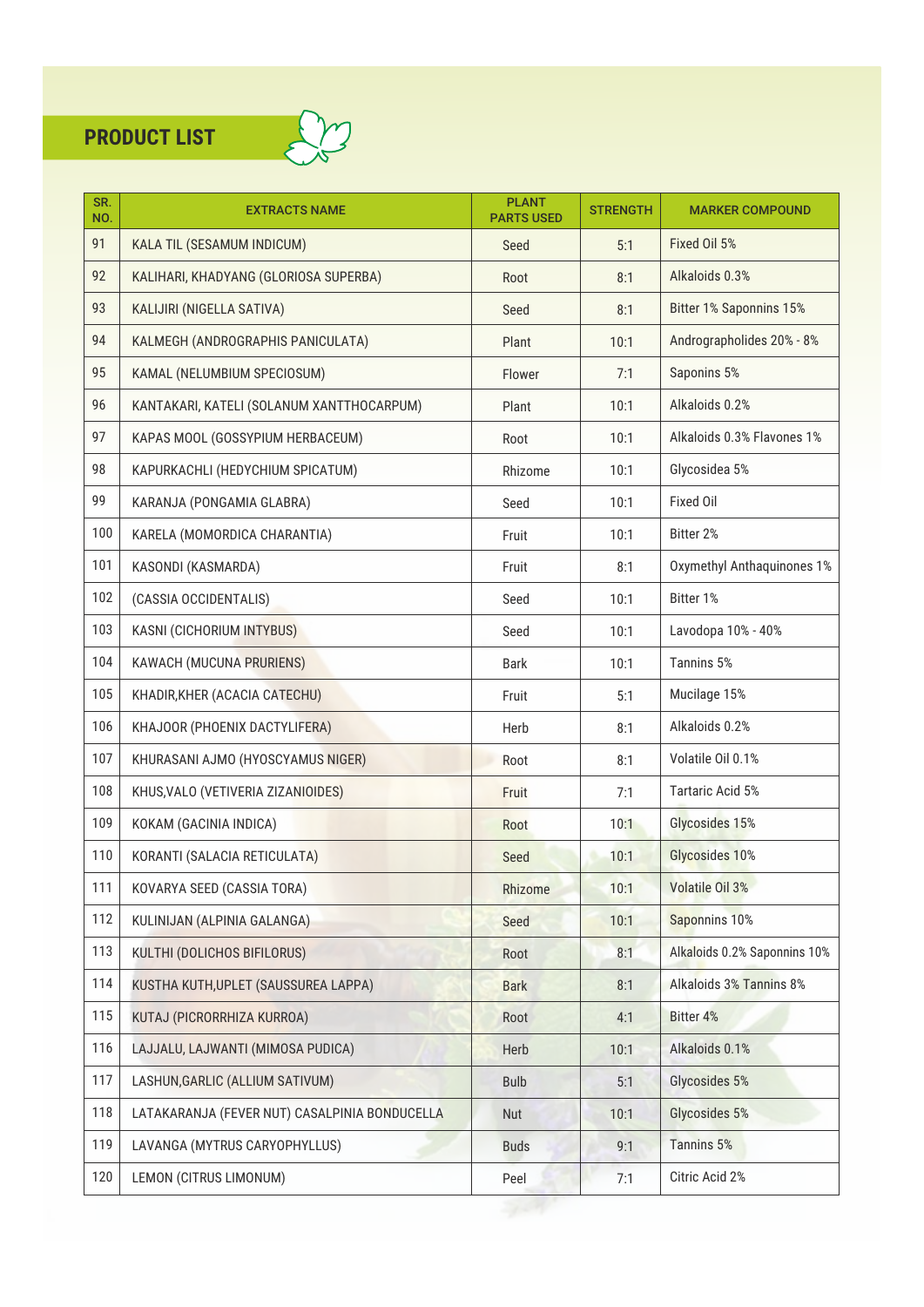

| SR.<br>NO. | <b>EXTRACTS NAME</b>                             | <b>PLANT</b><br><b>PARTS USED</b> | <b>STRENGTH</b> | <b>MARKER COMPOUND</b>         |
|------------|--------------------------------------------------|-----------------------------------|-----------------|--------------------------------|
| 121        | LODHRA (SYMPLOCOSA)                              | <b>Bark</b>                       | 8:1             | Alkaloids 0.5% Tannins 2%      |
| 122        | MAHA MEDA (COMBINATION)                          | Root                              | 7:1             |                                |
| 123        | MAHARASANA (COMBINATION)                         |                                   | 8:1             | Tannins 2.5%                   |
| 124        | MAHAMANJISTHA (COMBINATION)                      |                                   | 7:1             | Tannins 3% Bitter 1.5%         |
| 125        | MAJUOHAL (QUERCUS INFECTORIA)                    | Gall                              | 4:1             | Tannins 20%                    |
| 126        | MAMEJVO (ENCOSTEMA LITTORALE)                    | Herb                              | 10:1            | Bitter 1.5%                    |
| 127        | MANJISTHA (RUBIA CORDIFOLIA)                     | Root                              | 9:1             | Tannins 2% Manjisthin 5%       |
| 128        | MARICHA BLACK PIPER (PIPER NIGRUM)               | Fruit                             | 10:1            | Piperine 4%                    |
| 129        | MARIGOLD (TAGETES ERECTA)                        | Flower                            | 10:1            | Saponins 15%                   |
| 130        | METHI (TRIGONELLA FOENUM GRAECEUM)               | Seed                              | 15:1            | Saponins 10% - 40% Bitter 1.5% |
| 131        | MOCHRAS (BOMBAX MALABARICM)                      | Gum                               | 10:1            | Tannins 10%                    |
| 132        | MULA BEEJ (RAPHANUS SATIVUM)                     | Seed                              | 9:1             | Volatile Oil 0.2%              |
| 133        | MURANDARSINGI (HELICTERES ISORA)                 | Fruit                             | 9:1             | Tannins 5%                     |
| 134        | MUSAK DANA (LATA KASTURI) (HIBISCUS ABELMOSCHUS) | Seed                              | 10:1            | Resin 3%                       |
| 135        | MORINDA, NONI (CYPERUS SCARIOUSUS)               | Fruit                             | 5:1             | Morindin 10% - 50%             |
| 136        | NAGARMOTHA, MUSTA (CYPERUS SCARIOUSUS)           | Root                              | 10:1            | Alkaloids 0.15%                |
| 137        | NAGAKESAR (MESSUA FERREA)                        | <b>Bud</b>                        | 9:1             | Bitter 2% Tannins 5%           |
| 138        | NEEL (INDIGNFERA TITICTORIA)                     | Plant                             | 7:1             | Glycoside 5%                   |
| 139        | NEEM CHHAL (AZADIRACHATA INDICA)                 | <b>Bark</b>                       | 10:1            | Bitter 1%                      |
| 140        | NEEM FRUIT (AZADIRACHTA INDICA)                  | Seed                              | 10:1            | <b>Bitter 2%</b>               |
| 141        | NEEM PAN (AZADIRACHATA INDICA)                   | Leaf                              | 8:1             | Bitter 1.5%                    |
| 142        | NIRGUNDI (VITEX NEGUNDO)                         | laf                               | 10:1            | Alkaloids 0.15%                |
| 143        | NIR BRAHMI (BACOPA MONNERI)                      | Herb                              | 10:1            | Bacosides 10% - 30%            |
| 144        | NISHOTTAR, TRIVIT (IPOMEA TURPETHUM)             | Root                              | 10:1            | Resin 5% - 10%                 |
| 45         | NUX VOMICA (STRYCHNOS NUX VOMICA)                | Seed                              | 10:1            | Alkaloids 2% - 6%              |
| 146        | <b>ONION (ALLIUM CEPA)</b>                       | <b>Buld</b>                       | 10:1            | Quercetin Flavanoids 10%-      |
| 147        | ORANGE PEELS (CITRUS AURANTIUM)                  | Peel                              | 5:1             | Flavones 10%                   |
| 148        | PALAS PUSHPA (BUTEA FRONDOSA)                    | Flower                            | 15:1            | Glycosides 7%                  |
| 149        | PALAS PAPAD (BUTEA FRONDOSA)                     | Seed                              | 4:1             | <b>Bitter 4%</b>               |
| 150        | PARIJAT (HARSINGHAR) (NYCTANTHES ARBORTRISTIS)   | Leaf                              | 10:1            | Alkaloids 0.15%                |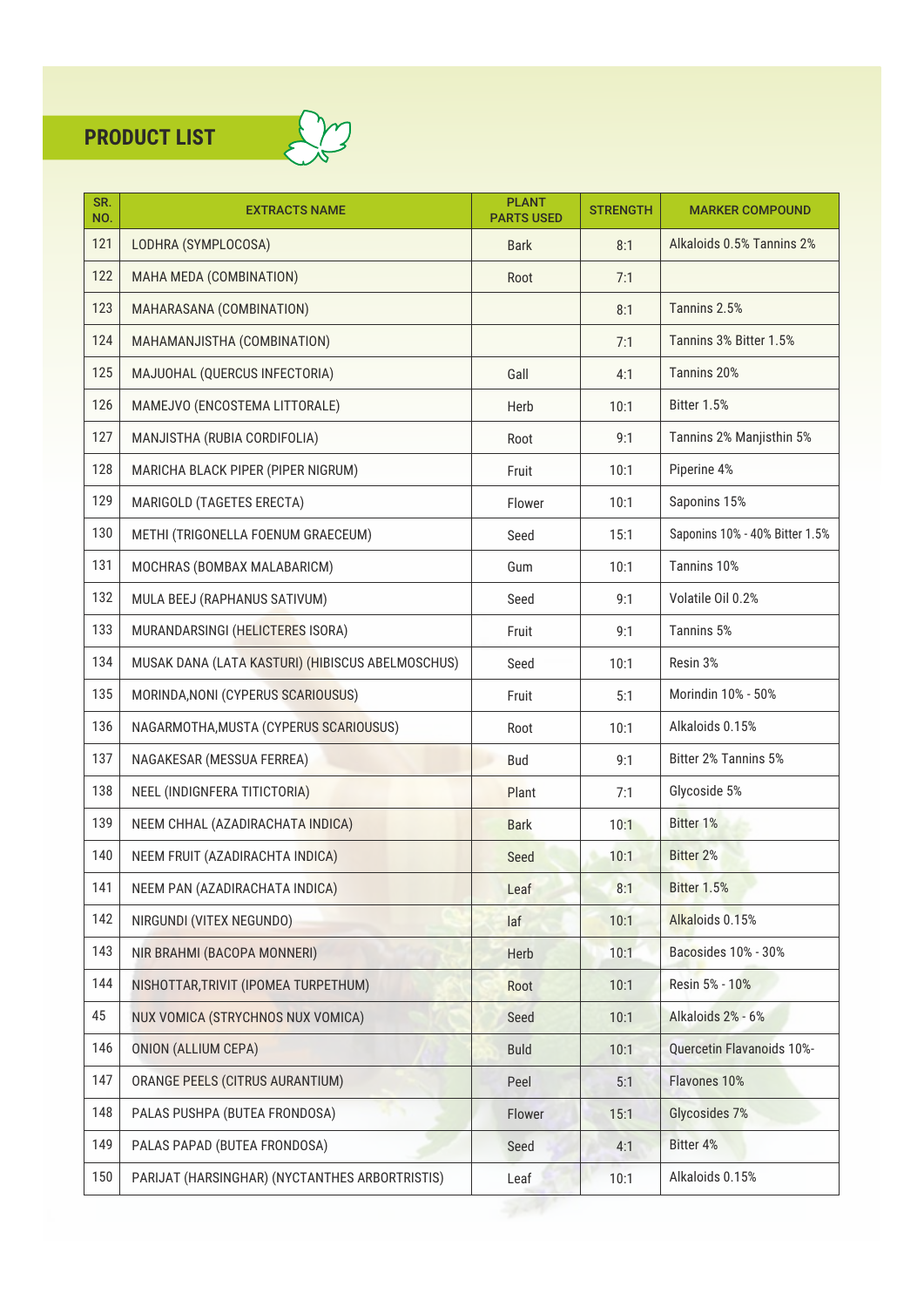

| SR.<br>NO. | <b>EXTRACTS NAME</b>                        | <b>PLANT</b><br><b>PARTS USED</b> | <b>STRENGTH</b> | <b>MARKER COMPOUND</b>      |
|------------|---------------------------------------------|-----------------------------------|-----------------|-----------------------------|
| 151        | PASHANBHEDA (SAXIFRAGA LIGULATA)            | Root                              | 10:1            | <b>Tannins 5% - 10%</b>     |
| 152        | PATHA (CLSSAMPLOS PAREIRA)                  | Root                              | 10:1            | Saponins 2.5%               |
| 153        | PATOLA (TRICHOSANTHES CUCUMERINA)           | Leaf                              | 12:1            | Saponins 10%                |
| 154        | PIPPALI MOOL (GRABTHIKAM) (PIPER LONGUM)    | Root                              | 12:1            | Piperine 3%                 |
| 155        | PIPPALI, LILDIPIPPER (PIPER LONGUM)         | Fruit                             | 4:1             | Piperine 4%                 |
| 156        | PITPAPDO (FUMARIA OFFICINALIS)              | Herb                              | 10:1            | Bitter 1%                   |
| 157        | PUDINA (METHA ARVENSIS)                     | Herb                              | 7:1             | Flavones 2%                 |
| 158        | PUNARNAVA, SATODI (BOERRHAVIA DIFFUSA)      | Root                              | 8:1             | Alkaloids 0.05% - 0.08%     |
| 169        | PUSHKARMULA (IRIS FLORENTINA)               | Root                              | 6:1             | Glycosides 3% Resin 5%      |
| 160        | PUTRANIVAK (PUTRANJIVA ROXBURGHI)           | <b>Berry</b>                      | 10:1            | Alkaloids 0.5%              |
| 161        | RAKTA CHANDAN (PTEROCARPUS SANTALINUS)      | Wood                              | 15:1            | Santalin 3%                 |
| 162        | RANUKABIJA (VITEX AGNUS CASTUS)             | Seed                              | 12:1            | Alkaloids 0.02%             |
| 163        | RASNA (VANDA ROXBURGHI)                     | Root                              | 8:1             | Bitter 2%                   |
| 164        | REVAND CHINI (RHEUM EMODI)                  | Root                              | 5:1             | Oxymethyl Anthraquinones 5% |
| 165        | ROHITAK, RAKTA ROHIDA (AMOORA ROHITUKA)     | <b>Bark</b>                       | 10:1            | Tannins 5%                  |
| 166        | ROJMARI, BIRAN-JASIF (ACHILLEA MILLEFOLIUM) | Seed                              | 28:1            | Alkaloids 0.3% Bitter 1.5%  |
| 167        | SAFED MUSLI (ASPARAGUS ADSCENDENS)          | Root                              | 4:1             | Saponins 10% Mucilage 20%   |
| 168        | SAHADEVI (VERNONIA CINEREA)                 | Plant                             | 8:1             | Saponins 5%                 |
| 169        | SALLAKI (BOSWELIA SERRATA)                  | Gum                               | 3:1             | Boswelic Acid 40% - 65%     |
| 170        | SALMALI (BOMBAX MALABARICM)                 | <b>Bark</b>                       | 10:1            | Saponins 8%                 |
| 171        | SAPTAPARNA (ALSTONIA SCHOLARIS)             | <b>Bark</b>                       | 10:1            | Tannins 2%, Alkaloids 0.15% |
| 172        | SARPUNKHA (TEPHAROSIA PURPUREA)             | Plant                             | 10:1            | Rutin 1.5% - 4%             |
| 173        | SARPAGANDHA (RAUWOLFIA SERPENTINA)          | Root                              | 10:1            | Alkaloids 2% - 5%           |
| 174        | SARAGAVO (MORINGA OLEIFERA)                 | Leaf                              | 6:1             | Alkaloids 0.1%              |
| 175        | SARAGAVO CHALL (MORINGA OLEIFERA)           | <b>Bark</b>                       | 10:1            | Glucoside 5%                |
| 176        | SHATAVARI (ASPARAGUS RACEMOSUS)             | Root                              | 4:1             | Saponins 15% - 40%          |
| 177        | SAUNF, VARYALI (FOENICULUM VULGARE)         | Fruit                             | 7:1             | <b>Tannins 5%</b>           |
| 178        | SENNA LEAF (CASSIA ANGUSTIFOLIA)            | Leaf                              | 8:1             | Sennosides 10%              |
| 179        | SENNA POD (CASSIA ANGUSTIFOLIA)             | Pods                              | 8:1             | Sennosides 2.5%             |
| 180        | SHANKHPUSHPI (CLITORIA TERNATEA)            | Plant                             | 10:1            | Bitter 2%                   |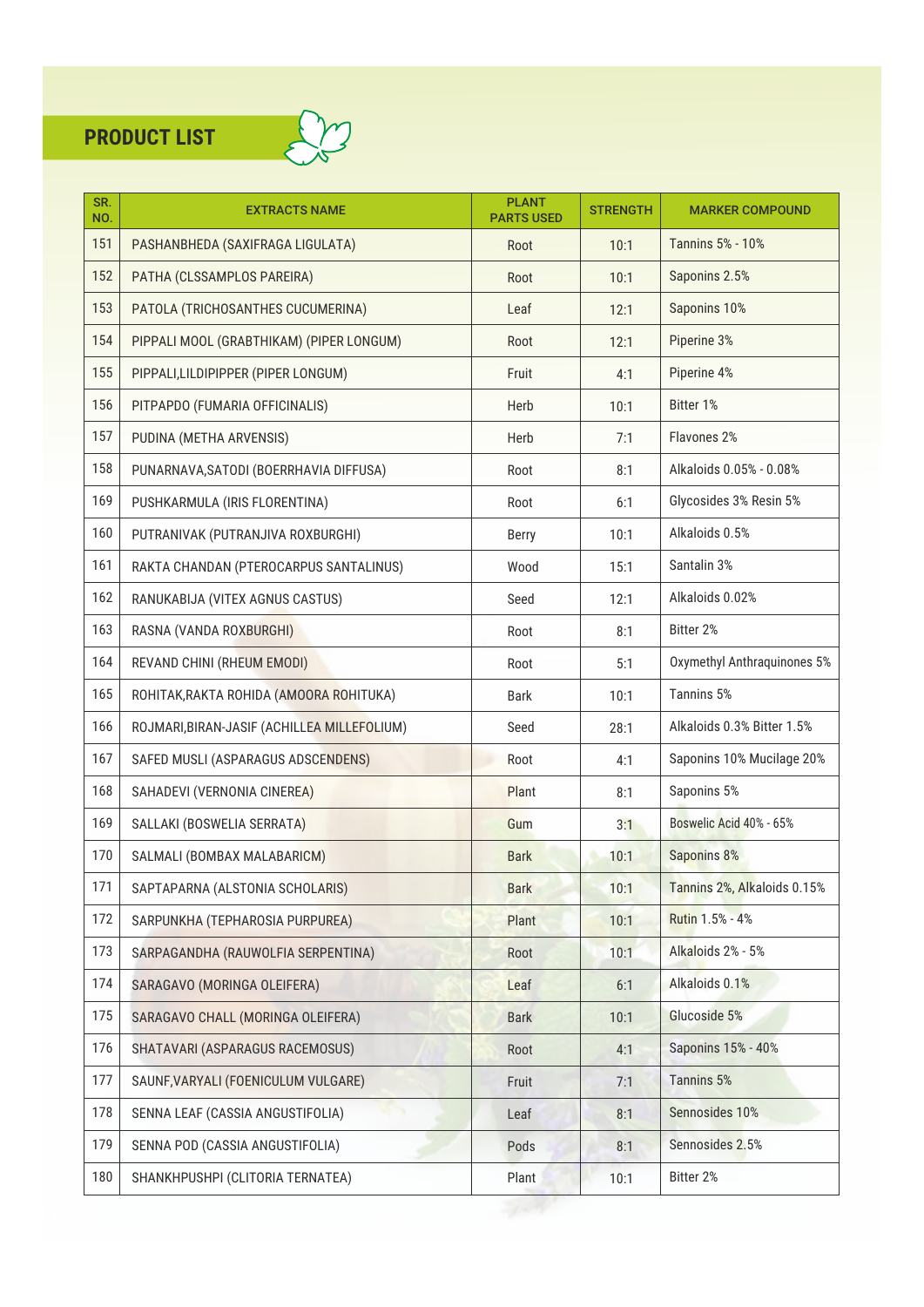

| SR.<br>NO. | <b>EXTRACTS NAME</b>                                                           | <b>PLANT</b><br><b>PARTS USED</b> | <b>STRENGTH</b> | <b>MARKER COMPOUND</b>      |
|------------|--------------------------------------------------------------------------------|-----------------------------------|-----------------|-----------------------------|
| 181        | SHERDI MOOL (SACCHARUM OFFICINARUM)                                            | Root                              | 10:1            | Glucoside 5%                |
| 182        | SHIRISH CHHAL (ALBIZZIA LEBBECK)                                               | <b>Bark</b>                       | 10:1            | Tannins 10%                 |
| 183        | SHILAJIT, ASPHALTUM (MINERAL PITCH)                                            |                                   | 3:1             | <b>Fulvic Acid</b>          |
| 184        | SHIKAKAI (ACACIA CONCINNA)                                                     | Pods                              | 3:1             | Saponins 10%                |
| 185        | SOMLATA (SARCOSTEMMA BREVISTIGMA)                                              | Plant                             | 7:1             | Alkaloids 1%                |
| 186        | SUPARI (ARECA CATECHU)                                                         | Nut                               | 8:1             | Alkaloids 2%, Tannins 5%    |
| 187        | SURAN (AMORPHOPHALLUS CAMPANULATUS)                                            | Corn                              | 5:1             |                             |
| 188        | SUNTH (ZINGIBER OFFICINALE)                                                    | Rhizome                           | 6:1             | Gingerols 5%                |
| 189        | SUVA (ANETHUM SOWA)                                                            | Seed                              | 8:1             | Saponins 2%                 |
| 190        | TAGAR (VALERIAN WALLICHI)                                                      | Root                              | 8:1             | Valeric Acid 0.08%          |
| 191        | TALIMKHANA (Ekhor) (TAXUS BACCATA)                                             | Herb                              | 10:1            | Alkaloids 0.3%, Mucilage 8% |
| 192        | TALISPATRA (TAXUS BACCATA)                                                     | Leaf                              | 10:1            | Tannins 10%, Alkaloids 0.5% |
| 193        | TRIPHALA (Equal Propotion Of Piper Longum, Piper Nigrum & Zingiber Officinale) |                                   | 6:1             | Piperine 2% - 8%            |
| 194        | TRIPHALA (EQUAL PROPOTION OF AMLA, BAHEDA & HARDE)                             | Fruits                            | 4:1             | Tannins 25%                 |
| 195        | SAPTAPARNA (ALSTONIA SCHOLARIS)                                                | Leaf                              | 9:1             | Tannins 4%                  |
| 196        | UBHIRINGANI (BRAHATI) (SOLANUM INDICUM)                                        | Plant                             | 10:1            | Alkaloids 0.2%              |
| 197        | UMBAR (FICUS RACEMOSA)                                                         | <b>Bark</b>                       | 10:1            | Tannins 10%                 |
| 198        | ULATKAMBAL (ABROMA AUGUSTA)                                                    | Root                              | 8:1             | Tannins 2%                  |
| 199        | VACHA (ACORUS CALAMUS)                                                         | Rhizome                           | 4:1             | Glycosides 5%               |
| 200        | VAD (FICUS BENGALENSIS)                                                        | <b>Bark</b>                       | 10:1            | <b>Tannins 4%</b>           |
| 201        | VAJRADANTI (BARLERIA PRIONITIS)                                                | Plant                             | 10:1            | <b>Resin 1.5%</b>           |
| 202        | VANS (BAMBUSA ARUNDINACEA)                                                     | Leaf                              | 10:1            | Glycosides 5%               |
| 203        | VASAKA, ARDUSA (ADATHODA VASICA)                                               | Leaf                              | 5:1             | Alkaloids 0.5% - 1.5%       |
| 204        | VARUN (CARATAEVA RELIGIOSA)                                                    | <b>Bark</b>                       | 10:1            | Saponins 2.5%               |
| 205        | VIBURUM (NARVEL) (VIBURNUM FOETIDUM)                                           | <b>Bark</b>                       | 8:1             | <b>Tannins 1%</b>           |
| 206        | <b>VIDANG (EMBELIA RIBES)</b>                                                  | Seed                              | 10:1            | Embelin 1%, Tannins 1%      |
| 207        | VIDHARI KAND (PUERARIA TUBEROSA)                                               | Root                              | 9:1             | Flavones 6%                 |
| 208        | VRIDDHA - DARAKA (ARGYREIA SPECIOSA)                                           | Root                              | 18:1            | <b>Tannins 10%</b>          |
| 209        | YASHTIMADHU, MULETI, JETHIMADH, LIQUORICE (glycyrrhiza Glabra)                 | Root                              | 5:1             | Glycyrrhizin 10% - 25%      |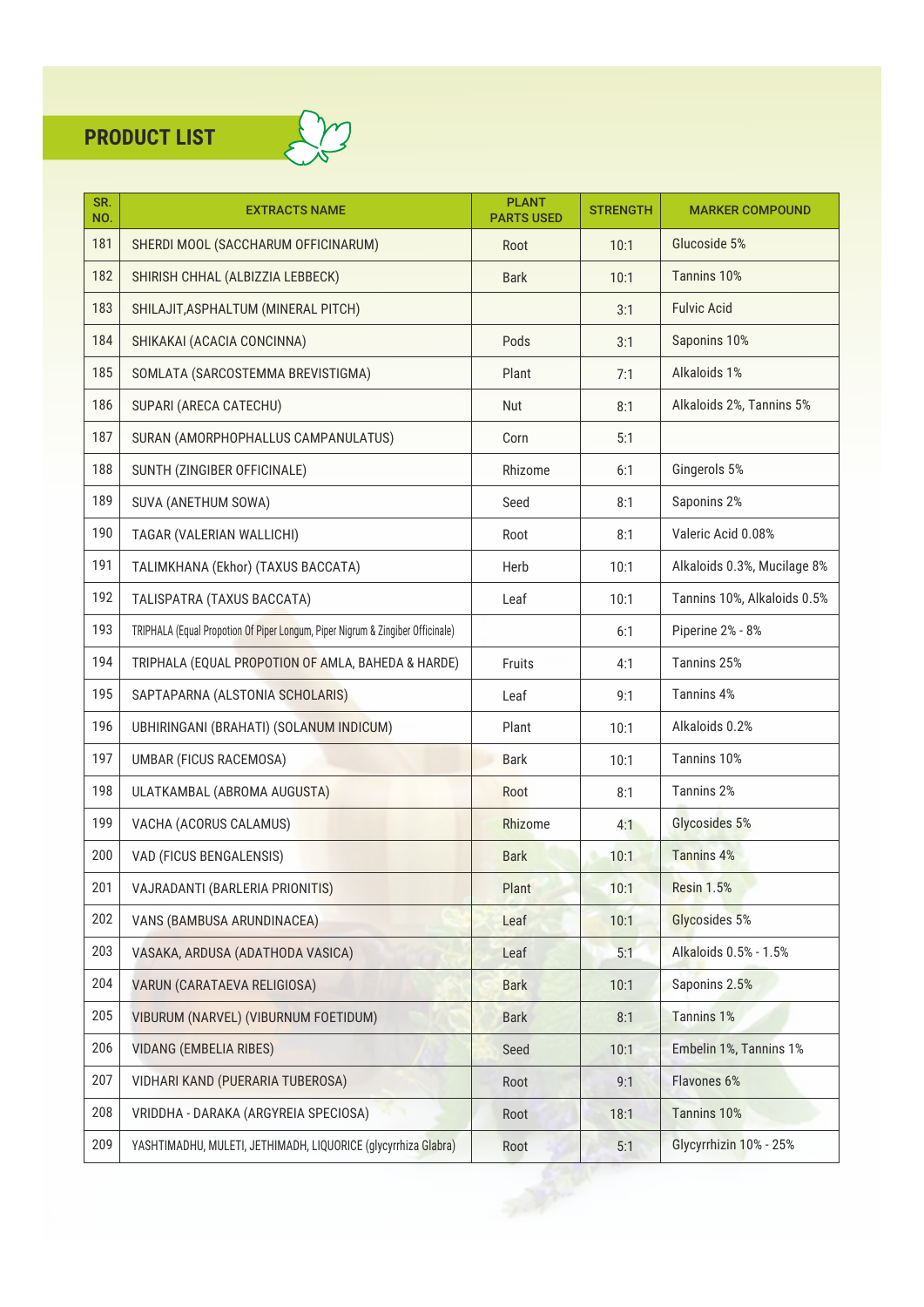

#### **BUSINESS TERMS & IMPORTANT NOTES**

- The Prices in our list are F.O.R. Surat and exclusive of G.S.T. insurance shall be charged extra.
- The prices are subject to charge without notice.
- Goods once sold will not be taken by the company order can not be cancelled once placed.
- Mode of transport should be indicated while placing order preferably with the name of Road Transport Company.
- Dealers who claim G.S.T exemption must submit copy of their certificate with every order.
- Every sale and contracts is subject to Surat jurisdiction and subject to Force Damage.
- All transaction will be against Cash, Cheque or NEFT.
- Technical information for every listed product is available on request.
- Over and above the listed products, other Herbal Concentrates can also be supplied subject to availability of parent Herbs.
- Bulk supplies are accompanied by our Certificate of Analysis as an when required.
- The latest extraction teachnology is being applied to obtain an retain Maximum active ingredients.
- Concentrates are completely free from extraction media and as far as possible pharmacopeia standards are also adhered to and premissible preservatives are used in extracts to maintain effectiveness of the extracts for longtime.
- Orders for less than five kilograms material are generally not entertained.
- Packing Charges in case of smaller quantity, order shall be levied extra